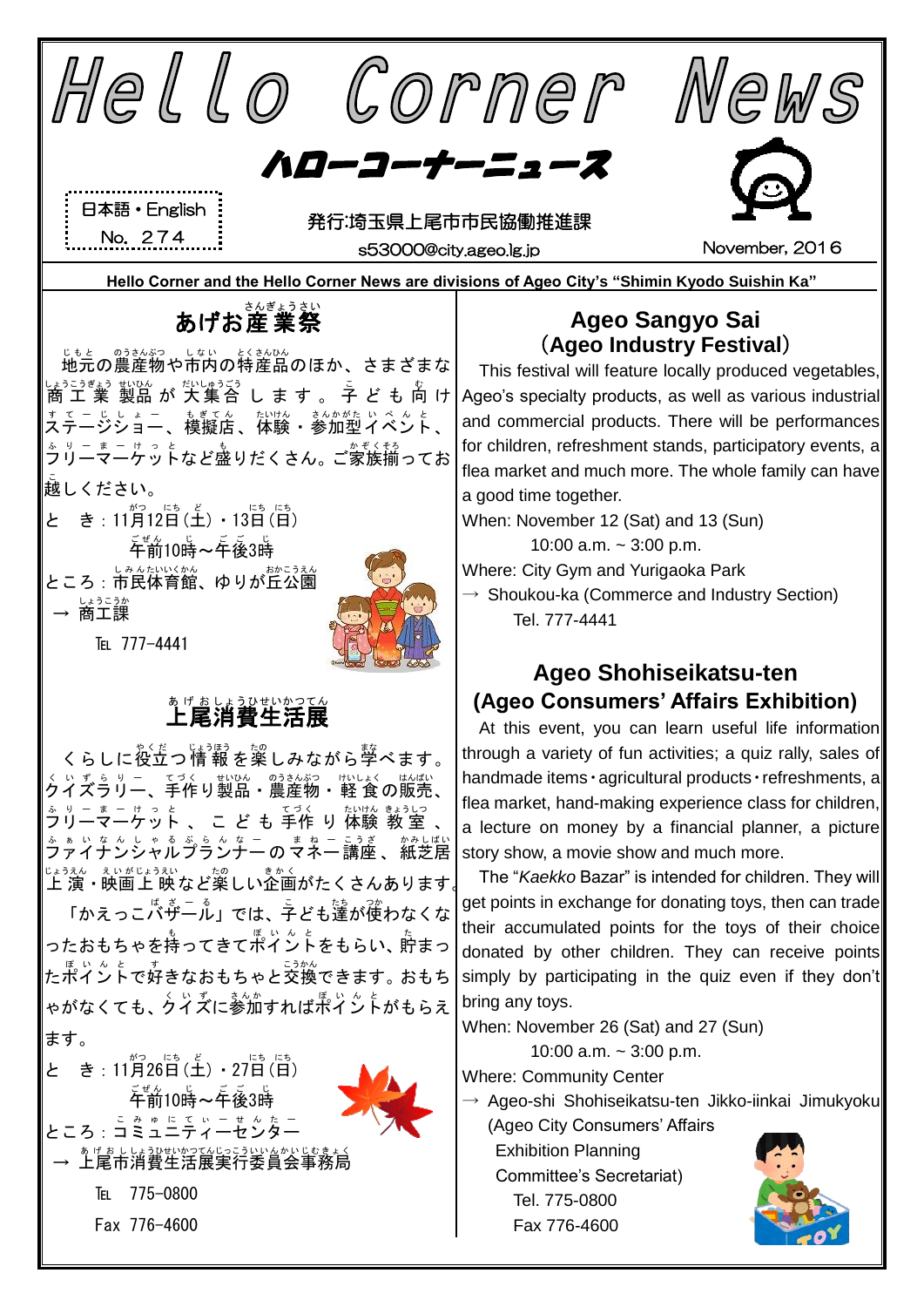# 上尾 あ げ お シティマラソン し て ぃ ま ら そ ん の交通 こうつう 規制 き せ い

2016上尾 あげお シティマラソン し て ぃ ま ら そ ん が 11月 がつ 20 はつ 日 か (日 にち )に開催 かいさい さ 、<br>れます。マラソンコースになる道路は、ランナーの っ<sub>ぅゕ</sub><br>通過する時間帯が交通規制になりますので、ご理解と ご 協 力 きょうりょく をお願 ねが いします。

→ <sup>すぽ – っしんこうか</sup><br>→ スポーツ振興課

TEL 781-8112 / Fax 776-2250



## し<sub>ぜぃ</sub><br>**市税の滞納**

しぜい<br>市税とは、市・県民税、固定資産税・都市計画税、 <sub>けいじどうしゃぜい。こくみんけんこうほけんぜい</sub><br>軽自動車税および国民健康保険税などです。これらの 戦<br>税は、福祉や教 育 などさまざまな公 共サービスを進 める上でとても大切な財源です。 必 ず納期限内に納 。<br>付してください。 税資迫を公平にするため、10月から 12月まで 徴 収 対策を集 中 的に 行 っています。

## ま<br>**差し押え**

は。<br>払えるのに払わない悪質な滞納者に対する 徴 収 <u>おきく、きょうか</u><br>対策を 強 化しています。特に遊興費、借入金返済、 <u>じゅうだく、ほうしゃろ</u>ームの説、あるないとを優先している<br>住 宅 ・自動車ローン返済や貯蓄などを優先している 。<br>人に対しては 「財産調査」 や 「財産の差し挿え」 を徹底 して実施 じっし しています。

### <u>るんたいきん</u><br>延滞金

延滞 えんたい 金 きん は納 のう 期限 きげん の翌日 よくじつ から納付 のうふ の日 ひ までの日数 にっすう に \*<sup>ぅ</sup> ¨いき。<br>応じて計算されます。

### 。<sub>。。。。。</sub>。。<br>**納税相談**

やむを得ない理由で市税を期限内に納付できない <sub>ばぁぃ</sub><br>場合は、放置せずに 必 ず納税課

(市役所2階)に相談してください。 → 納税課 のうぜいか



TEI 775-5194

## 市役所 ▪ 出 張 所のお休み

しゃくしょほんもっとも、 かい しみんぜいか このうぜいか しょうがい ☆くしゕ゠ミラキニヘゕヒ ごゕ゠゙ゕ゙゚゚゙゙゚ゕ゠ゕ゙゜ こ。しぇんゕ<br>福祉課、高齢介護課に限る)、5階(子ども支援課、 <sub>ほいくか</sub><br>保育課に限る)の窓口と、上尾駅・尾山台出 張 所は、 <sub>どようび</sub> 。<br>土曜日も業務を 行 っていますが、11月26日(土)は 休 業 きゅうぎょう します。

## **Traffic Control due to Ageo City Marathon**

 Ageo City Marathon 2016 will be held on November 20 (Sun). Roads for the marathon course will be closed to vehicles during the period of time when runners are passing. Your understanding and cooperation will be greatly appreciated.

 $\rightarrow$  Sports Shinkou-ka





### **Tax Delinquency**

City taxes consist of municipal・prefectural tax, fixed property tax, city planning tax, light vehicle tax and premiums of National Health Insurance. These taxes are an indispensable revenue source for various public services such as welfare programs and education. Please pay your taxes by due date. During the period from October to December, Ageo City has implemented intensive measures to collect these taxes in order to ensure the fair distribution of the tax burden.

#### Seizure

 During this period, strong measures are being taken to collect taxes form malicious tax delinquents who can pay but do not pay taxes. "Search of property" and "seizure of property" are being thoroughly conducted, especially against malicious tax delinquents who give priority to entertainment expenses, repayment of borrowed money, repayment of housing and car loan, savings and so on, over the payment of their city taxes. Tax Payment Consultation

If you are unable to pay city taxes for compelling reasons, please do not leave this matter unresolved. You are advised to contact Nouzei-ka

(2F of City Hall) for consultation.

→ Nouzei-ka

(Tax Payment Section) Tel. 775-5194



### **Closure of**

## **City Hall and its Branch Offices**

The following sections of City Hall are open on Saturdays: all sections on 1F, Shiminzei-ka ・ Nouzei-ka・Shougaifukushi-ka・Koureikaigo-ka on 2F, and Kodomoshien-ka・Hoiku-ka on 5F*.* Ageo-eki and Oyamadai branch offices are also open on Saturdays. However, they will be closed on November 26 (Sat).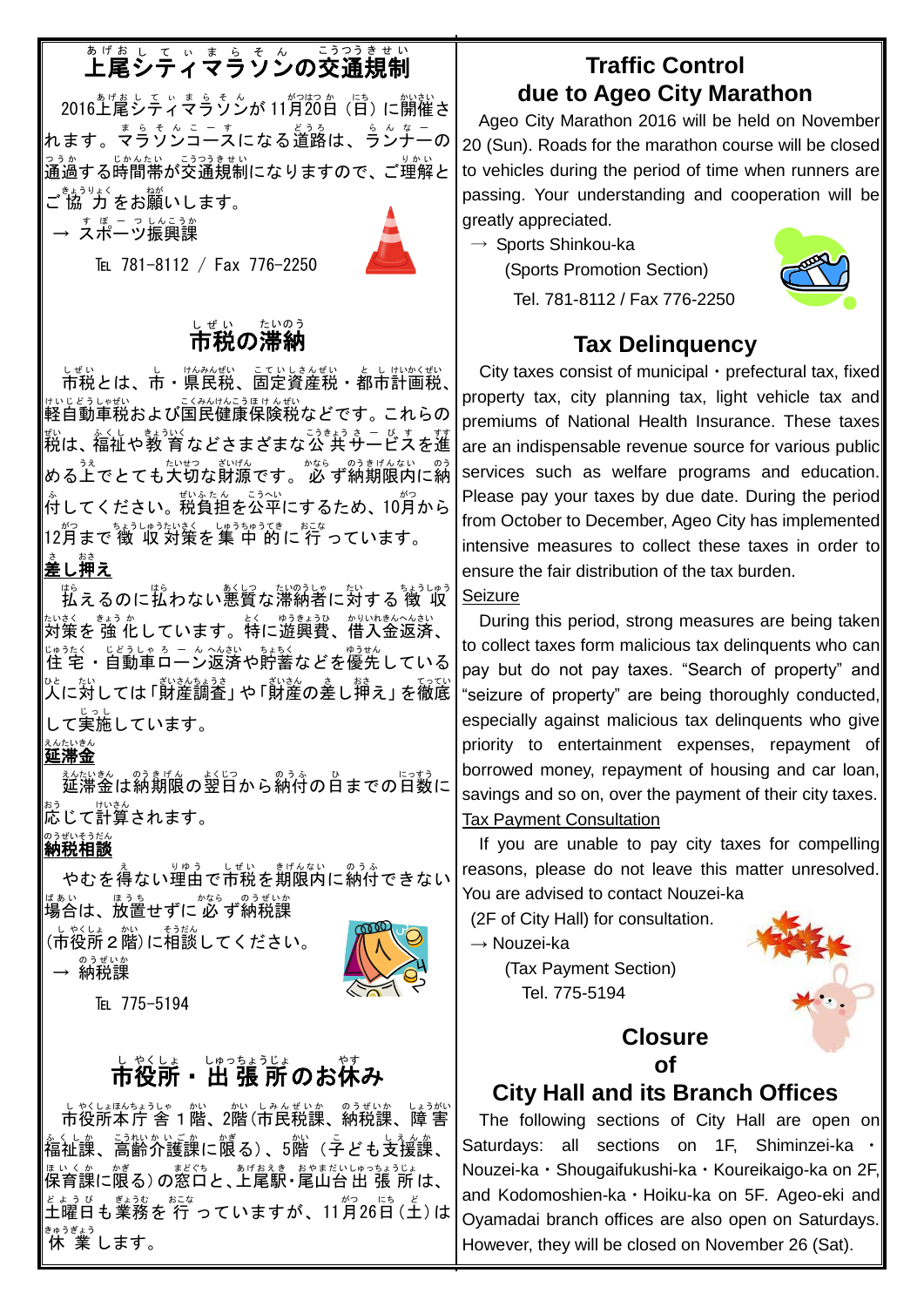## <u>デート</u>DV

デート で ー と DV(ドメスティック ど め す て ぃ っ く ・バイオレンス ば い お れ ん す )とは、 <sub>ないがもい</sub> ちゅうさむ、<br>大学生や 中 高 生 な ど 、 若 年 層 の 交際 相手 か ら の <sub>ぼうりょく</sub><br>|暴 力のことを指します。最近では SNS (ソーシャル・ ネットウニキング • ヰービス)の発達が、デートDV の <sub>てうか はくい</sup>。<br>増加に拍車をかけています。携帯電話に交際相手から</sub> ぃばしょ。☆にんぁ゠ぁ。≪くる。ヌーる。つうおきろく。ぁ<br>居場所の確認メールが来る。メールや通話記録を見ら れる。<sup>術</sup>をしているか報告を求められる等…。携帯 でんゎ<br>電話のようなデジタル機器を束縛・監視する道具に使 うことも、デートDV の一つ「デジタル暴 カ」と言わ れています。男性も女性も被害者になる<sup>おのうせい</sup><br>いちいあり ます。一人で悩まず、まずは相談してください。相談 は無料 むりょう 、秘密 ひみつ は守 まも られます。

・<del>私はままうどうな</del>がいんせん たー<br>・男女 共 同参画推進センター

TEL 778-5110 しゃくしょだいきんべっかん つかん ・よげおけいさつは、けいさつあぜんそうだんたんとう<br>・上尾警察署(警察安全相談担当)

- TEL 773-0110 / 緊急の場合は110番 ・設想協協はまうどきかくむいんせん たー<br>・埼玉県男女 共 同参画推進センター

With You さいたま

TEL 048-600-3800

・婦人相談センター<br>・婦人相談センター

TEL 048-863-6060



## あげお子ども大学

大学 だいがく のキャンパス きゃんぱす で、大学 だいがく の先生 せんせい が教 おし えてくれる子 こ どものための大学です。詳しくは市ホームページや 学校 がっこう で配 くば られるチラシ ちらし をご覧 らん ください。 と き: 11月26日(土)、12月10日(土)・17日(土) ところ: 聖学院大学、埼玉大学、 じょう。こうぎょうだいがくおみやきゃんぱ。する <sub>たい しょう しょういく ねんせい<br>**対 象 : 市内に住む 小 学5~6年生**</sub> 定 てい 。<br>賞 : 30人

申込 もうしこ み:往復 おうふく はがきに学校名 がっこうめい 、学年 がくねん 、児童 じどう の氏名 しめい (ふ りがな)、生年月日、性別、保護者の氏名、住 所、 でんわばんごう。きんきゅうれんらくさき。め ニ る あ ど れ す 、おうぼ<br>電話番号、緊 急 連絡先 、メールアドレス 、応募 <sub>どうき な</sub>たかて、11月14日(月)まで(必 着 )に ↓←<sup>ぅが</sup>\※≦ 響讓(〒362-8501 本町3−1−1)へ → 生涯学習課 TEL 775-9490 / Fax 776-2250

### **Dating DV**

Dating DV (domestic violence) is violence used by young dating partners, such as university students, junior and senior high school students, against their counterparts. Recently, the advancement of SNS (Social Networking Service) has spurred an increase in the number of cases of dating DV. Dating DV includes the following conduct done by a dating partner: texting you to find out where you are, reading text messages you have received, checking your phone records, asking you to report what you're doing at the moment, etc. Using digital devices such as cell phones as a tool to constrain and/or monitor dating partners is also considered one form of dating DV and called "Digital Violence." Both men and women can possibly become victims. If you're concerned you may be the victim of DV, please don't keep these worries to yourself. Instead, contact one of the following offices for a consultation. The consultation is free and everything is kept confidential.

・Danjo Kyodo Sankaku Suishin Center

(Gender Equality Promotion Center)

Tel. 778-5110 1F of City Hall Annex #3

・Ageo Police Station (Keisatsu Anzen Soudan) Tel. 773-0110 /110 in case of emergency

- ・Saitama-ken Danjo Kyodo Sankaku Suishin Center With You Saitama Tel. 048-600-3800
- ・Fujin Soudan Center Tel. 048-863-6060 (Women's Consultation Center)

## **Ageo Children University**

Children will have an opportunity to learn from college teachers at college campuses. For more information, visit Ageo City's website or see the leaflet given by your school.

When: Nov. 26 (Sat), Dec. 10 (Sat) and 17 (Sat)

Where: Seigakuin University, Saitama University, Shibaura Institute of Technology Omiya Campus

For:  $5-6<sup>th</sup>$  graders living in Ageo

Number: 30 people

Application: Write child's name (with phonetic katakana spelling), name of school, grade, date of birth, gender, guardian's name, address, phone number, emergency contact number, email address and reason you want to participate in this event, on a return postcard, and send it to Shougaigakushu-ka (〒362-8501 Honcho 3-1- 1) with arrival no later than Nov. 14 (Mon).

 $\rightarrow$  Shougaigakushu-ka

(Lifelong Learning Section) Tel. 775-9490 / Fax 776-2250